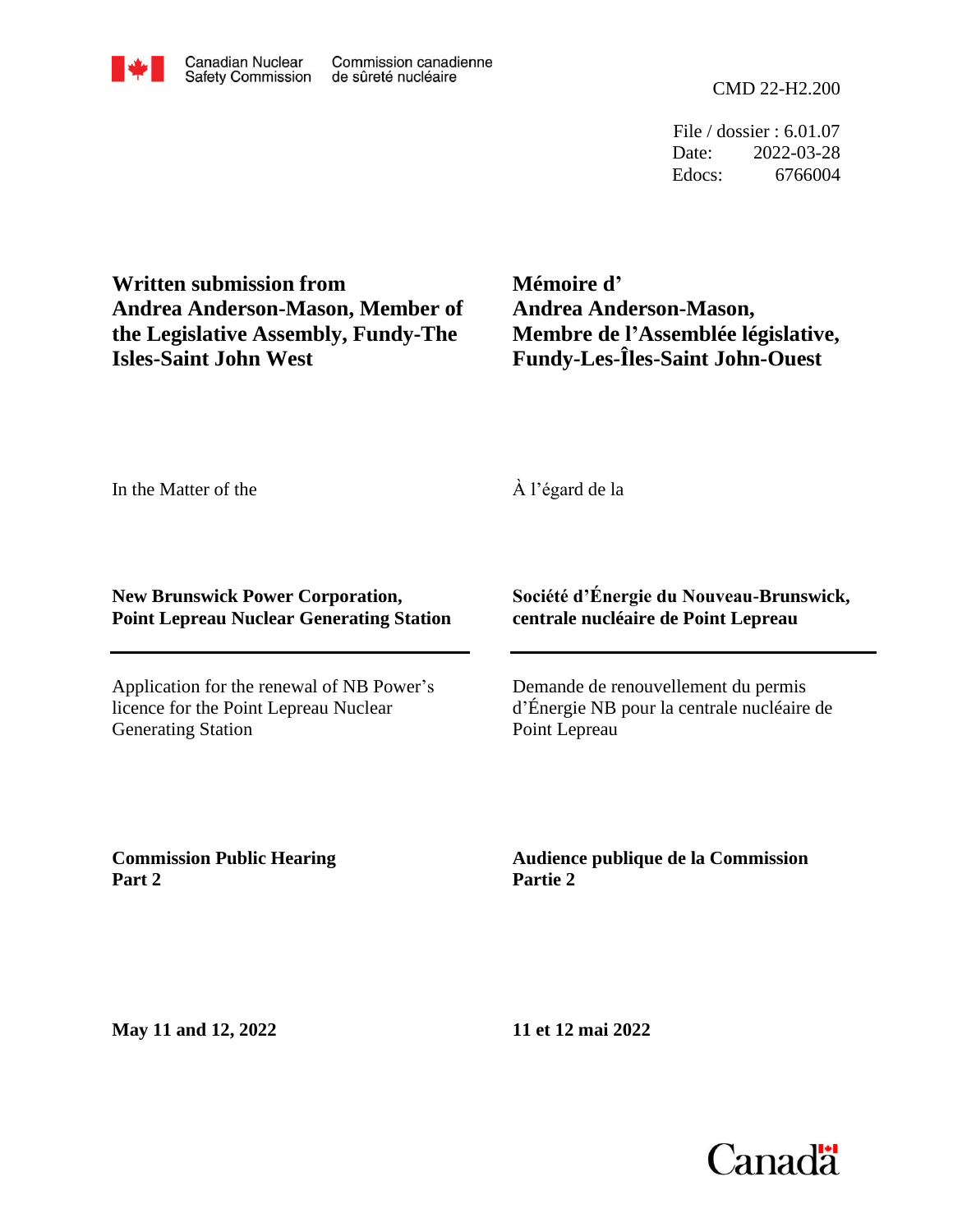| From:    | Anderson-Mason, Andrea (LEG)                                                   |
|----------|--------------------------------------------------------------------------------|
| Sent:    | March 28, 2022 7:57 PM                                                         |
| To:      | Interventions / Interventions (CNSC/CCSN)                                      |
| Subject: | Point Lepreau Nuclear Generating Station -Application for Renewal of the Power |
|          | Reactor Operating Licence                                                      |

March 28, 2022

CNSC Registrar Canadian Nuclear Safety Commission 280 Slater Street, P.O. Box 1046 Ottawa, ON K1P 559

interventions@cnsc-ccsn.gc.ca

### Attention: CNSC Registrar

## Subject:Point Lepreau Nuclear Generating Station –Application for Renewal of the Power Reactor Operating Licence

Please accept this letter as my written support of the application by New Brunswick Power to renew the Power Reactor Operating Licence for the Point Lepreau Nuclear Generating Station.

I am the Member of the Legislative Assembly for Fundy-The Isles-Saint John West, New Brunswick, and have served my constituents since 2018.

The Point Lepreau Nuclear Generating Station has generated safe, reliable, baseload energy for the province of New Brunswick for almost 40 years. It is a vital asset for the province's energy security, providing more than one third of the electricity used by our industry, commercial sector and residents.

The station has been recognized for its world-class operating performance, having received the Institute of Nuclear Power Operations Excellence Award, which recognizes the highest level of safety and reliability in the operations of commercial nuclear power plant.

In addition, Point Lepreau generates low-carbon energy producing almost no emissions that contribute to greenhouse gases. This is critical to Canada's efforts to reach a net-zero carbon future and combat the effects of climate change.